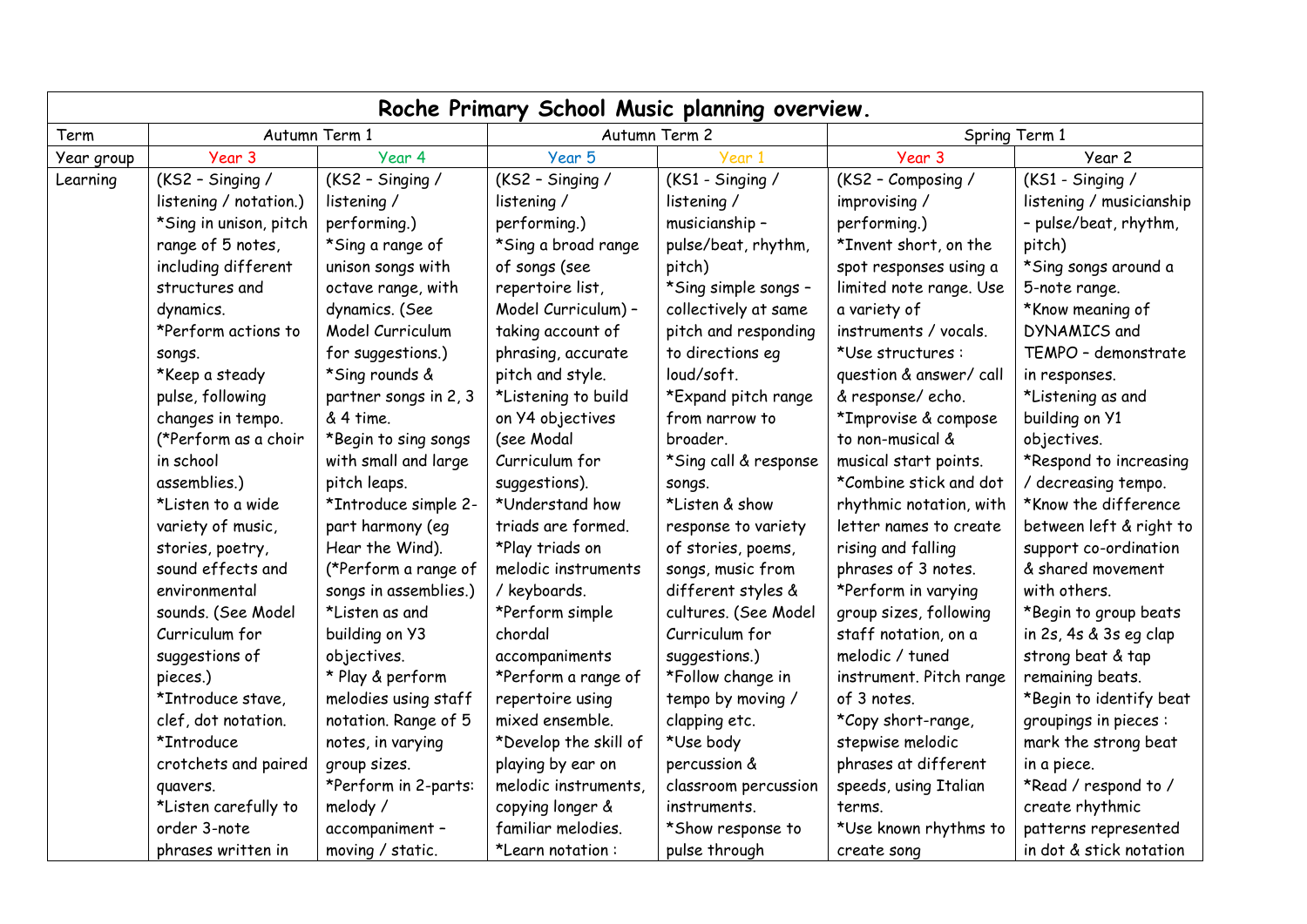|            | dot notation (see<br>Model Curriculum<br>for egs).<br>*Link syllables in<br>sentences with notes<br>on the stave.                                                                                                                                                                                                                                | *Copy short melodic<br>phrases using the<br>pentatonic scale.<br>*Introduce minims,<br>crotchets, paired<br>quavers & rests.<br>*Follow and perform<br>from pitch notation<br>(5 note range).<br>*Perform with<br>knowledge of<br>instrumental<br>technique.<br>*Follow and perform<br>from rhythmic<br>scores, showing<br>understanding of<br>own part within the<br>overall texture. | semibreves, minims,<br>crotchets, crotchet<br>rests, paired quavers<br>& semiquavers.                                                                                                                                                                                                                              | movement & dance.<br>*Compare high & low<br>environmental<br>sounds.<br>*Sing songs at a high<br>pitch and repeat at a<br>low pitch.<br>*Explore percussion<br>sounds to enhance<br>storytelling.<br>*Follow simple<br>graphic scoring. (See<br>Model Curriculum for<br>egs.)                               | accompaniments on<br>untuned percussion.                                                                                                                                                                                                                                                                                                             | (see Model Curriculum<br>for egs.): crotchets,<br>quavers, crotchet<br>rests.<br>*Play singing games<br>based on 'the cuckoo<br>interval' (cuckoo call).<br>*Sing short phrases<br>independently within a<br>game situation.<br>*Show responses to<br>pitch in physical<br>actions.<br>*Recognise dot<br>notation & match to 3-<br>note tunes played on<br>tuned percussion. |
|------------|--------------------------------------------------------------------------------------------------------------------------------------------------------------------------------------------------------------------------------------------------------------------------------------------------------------------------------------------------|----------------------------------------------------------------------------------------------------------------------------------------------------------------------------------------------------------------------------------------------------------------------------------------------------------------------------------------------------------------------------------------|--------------------------------------------------------------------------------------------------------------------------------------------------------------------------------------------------------------------------------------------------------------------------------------------------------------------|-------------------------------------------------------------------------------------------------------------------------------------------------------------------------------------------------------------------------------------------------------------------------------------------------------------|------------------------------------------------------------------------------------------------------------------------------------------------------------------------------------------------------------------------------------------------------------------------------------------------------------------------------------------------------|------------------------------------------------------------------------------------------------------------------------------------------------------------------------------------------------------------------------------------------------------------------------------------------------------------------------------------------------------------------------------|
| Term       | Spring 2                                                                                                                                                                                                                                                                                                                                         |                                                                                                                                                                                                                                                                                                                                                                                        | Summer 1                                                                                                                                                                                                                                                                                                           |                                                                                                                                                                                                                                                                                                             | Summer 2                                                                                                                                                                                                                                                                                                                                             |                                                                                                                                                                                                                                                                                                                                                                              |
| Year group | Year 6                                                                                                                                                                                                                                                                                                                                           | Year 4                                                                                                                                                                                                                                                                                                                                                                                 | Year 5                                                                                                                                                                                                                                                                                                             | Year 1                                                                                                                                                                                                                                                                                                      | Year 6                                                                                                                                                                                                                                                                                                                                               | Year 2                                                                                                                                                                                                                                                                                                                                                                       |
| Learning   | (KS2 - Singing /<br>listening / composing<br>/ improvising.)<br>*Sing songs that<br>include syncopation.<br>*Sing as part of a<br>choir, with accurate<br>rhythm & pitch, and<br>a sense of phrasing,<br>style and occasion.<br>*Sing 3 or 4 part<br>rounds or partner<br>songs.<br>*Position singers<br>randomly within a<br>group (ie not with | (KS2 - Composing /<br>improvising /<br>notation.)<br>*Improvise on a<br>limited pitch-range,<br>using FA<br>instruments. Take<br>into account, musical<br>qualities such as<br>legato / staccato.<br>*Begin decision<br>making in relation to<br>musical structure.<br>*Use known<br>rhythmic notation<br>and letter names, to                                                         | (KS2 - Composing /<br>improvising /<br>notation.)<br>*Improvise freely<br>over a drone.<br>developing sense of<br>character & shape.<br>Use tuned<br>percussion & melodic<br>instruments.<br>*Improvise over a<br>simple groove,<br>thinking about<br>melodic shape and<br>response to pulse.<br>Use Italian terms | KS1 - (Composing)<br>*Improvise simple<br>vocal chants using<br>question & answer<br>phrases.<br>*Create sound<br>effects & short<br>sequences in<br>response to a variety<br>of stimuli.<br>*Differentiate<br>between creating a<br>rhythm pattern and<br>a pitch pattern<br>(melody).<br>*Invent, retain, | (KS2 - Performing / .)<br>*Play melodies,<br>following staff<br>notation (octave note<br>range if possible).<br>Consider dynamics ff,<br>pp, mp, mf.<br>*Accompany melody<br>using block-note<br>chords or bass line.<br>*Engage with others<br>during ensemble<br>playing, taking the<br>melody or<br>accompaniment role.<br>*Understand equivalent | KS1 - (Composing)<br>*Create music in<br>response to non-<br>musical stimuli.<br>*Improvise musical<br>conversations with a<br>partner using<br>voice/classroom<br>percussion.<br>*Copy & invent rhythms<br>on classroom<br>percussion.<br>*Create rhythmic<br>patterns based on<br>sentences.<br>*Use graphic symbols                                                       |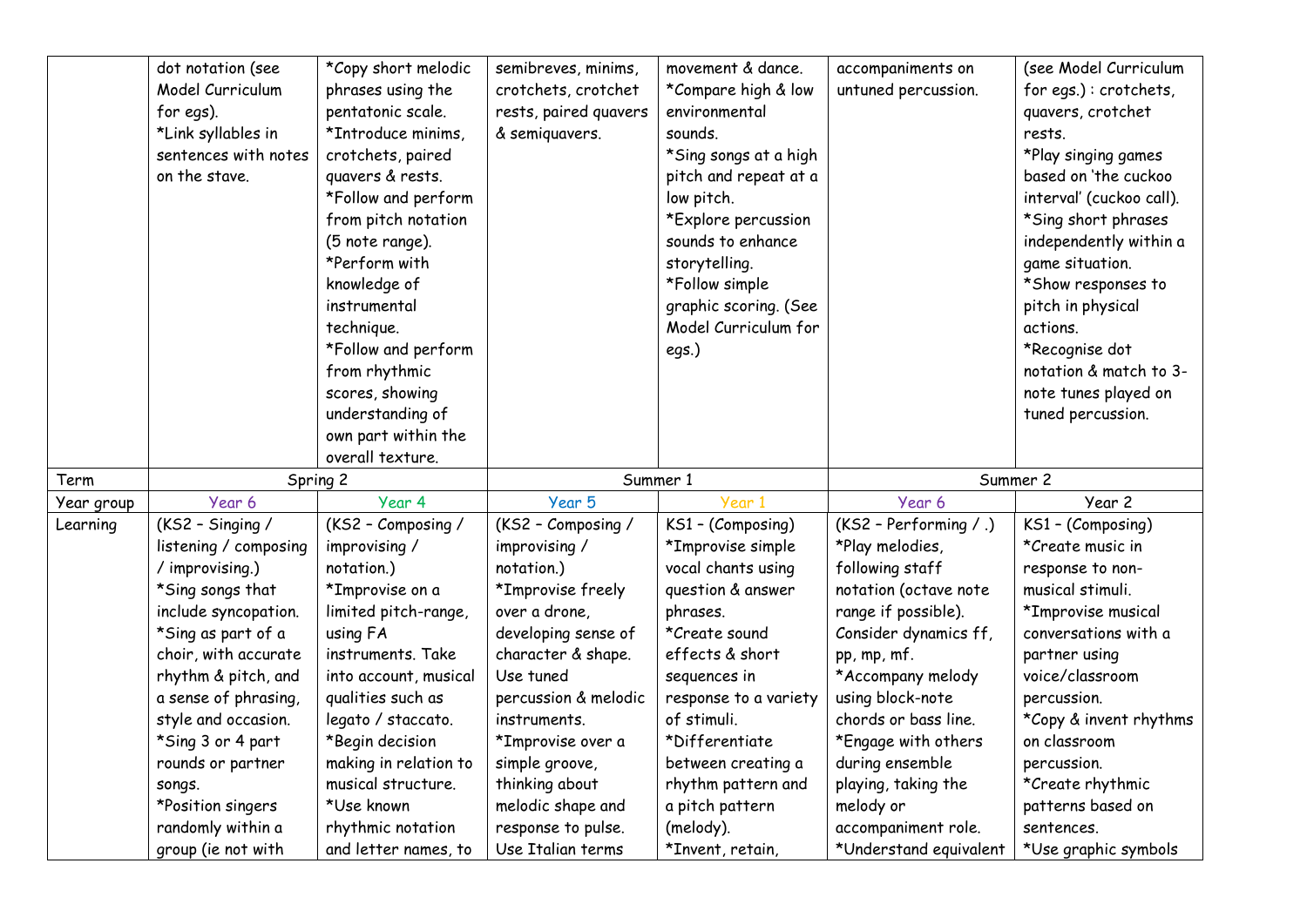| their part), to       | create short          | for dynamics : p, mp,         | recall, rhythm &     | rests for note values   | to keep a record of     |
|-----------------------|-----------------------|-------------------------------|----------------------|-------------------------|-------------------------|
| develop listening     | pentatonic pieces to  | mf, f                         | pitch patterns.      | studied in Y5.          | compositions; introduce |
| skills.               | play and sing.        | *Compose melodies             | *Use music tech to   | *Further develop skills | dot & stick notation    |
| *Build on listening   | (https://www.ted.co   | using pairs of                | capture, change &    | to read pitch notation  | (use Charanga & Model   |
| objectives for Y5;    | m/talks/bobby_mcf     | phrases in C major            | combine sounds.      | within an octave.       | Curriculum if needed).  |
| identify pieces from  | errin_watch_me_pla    | or A minor, Add               | *Graphic notation -  | *Read confidently from  |                         |
| repertoire by         | y_the_audience)       | simple rhythmic /             | invent own symbols.  | familiar rhythmic       |                         |
| memory. (See Modal    | *Arrange known note   | chordal                       | (See Model           | notation, in 4 parts.   |                         |
| Curriculum for        | values (minim,        | accompaniment.                | Curriculum for egs.) | *Read and play a 4 bar  |                         |
| suggestions.)         | crotchet, crotchet    | *In pairs, compose a          |                      | phrase from notation,   |                         |
| *Create music with    | rest, paired quavers) | short ternary piece.          |                      | identifying note names  |                         |
| multiple sections     | into bars.            | *Use chords to                |                      | and durations.          |                         |
| that include          | *Look at musical      | evoke atmosphere.             |                      | *Perform a range of     |                         |
| repetition &          | components in         | *Capture ideas as Y4          |                      | songs as a choir and in |                         |
| contrast.             | relation to mood eg   | : tech; graphic               |                      | a range of performance  |                         |
| *Use chord changes    | for a film.           | symbols; staff                |                      | situations.             |                         |
| as part of an         | *Introduce major      | notation; rhythmic            |                      |                         |                         |
| improvised sequence.  | and minor chords.     | notation & time               |                      |                         |                         |
| *Extend improvised    | *Use all instruments  | signatures.                   |                      |                         |                         |
| melodies beyond 8-    | learnt within a class | *Compare 2/4, $\frac{3}{4}$ , |                      |                         |                         |
| beats over a fixed    | - FA/private tuition  | 4/4 time signatures.          |                      |                         |                         |
| groove.               | etc.                  | *Read & perform               |                      |                         |                         |
| *Plan & compose an 8  | *Capture ideas:       | pitch notation within         |                      |                         |                         |
| / 16 beat melodic     | tech; graphic         | an octave.                    |                      |                         |                         |
| phrase using the      | symbols; staff        | *Read & play short            |                      |                         |                         |
| pentatonic scale.     | notation; rhythmic    | rhythmic notations            |                      |                         |                         |
| Incorporate           | notation & time       | from sight, using             |                      |                         |                         |
| rhythmic variety.     | signatures.           | various conventional          |                      |                         |                         |
| Notate the melody.    |                       | notations.                    |                      |                         |                         |
| *Compose melodies     |                       | *Play melodies,               |                      |                         |                         |
| made from pairs of    |                       | following staff               |                      |                         |                         |
| phrases in G major    |                       | notation (octave              |                      |                         |                         |
| or E minor.           |                       | note range if                 |                      |                         |                         |
| *Compose a ternary    |                       | possible). Consider           |                      |                         |                         |
| piece using available |                       | dynamics.                     |                      |                         |                         |
| software.             |                       |                               |                      |                         |                         |
|                       |                       |                               |                      |                         |                         |